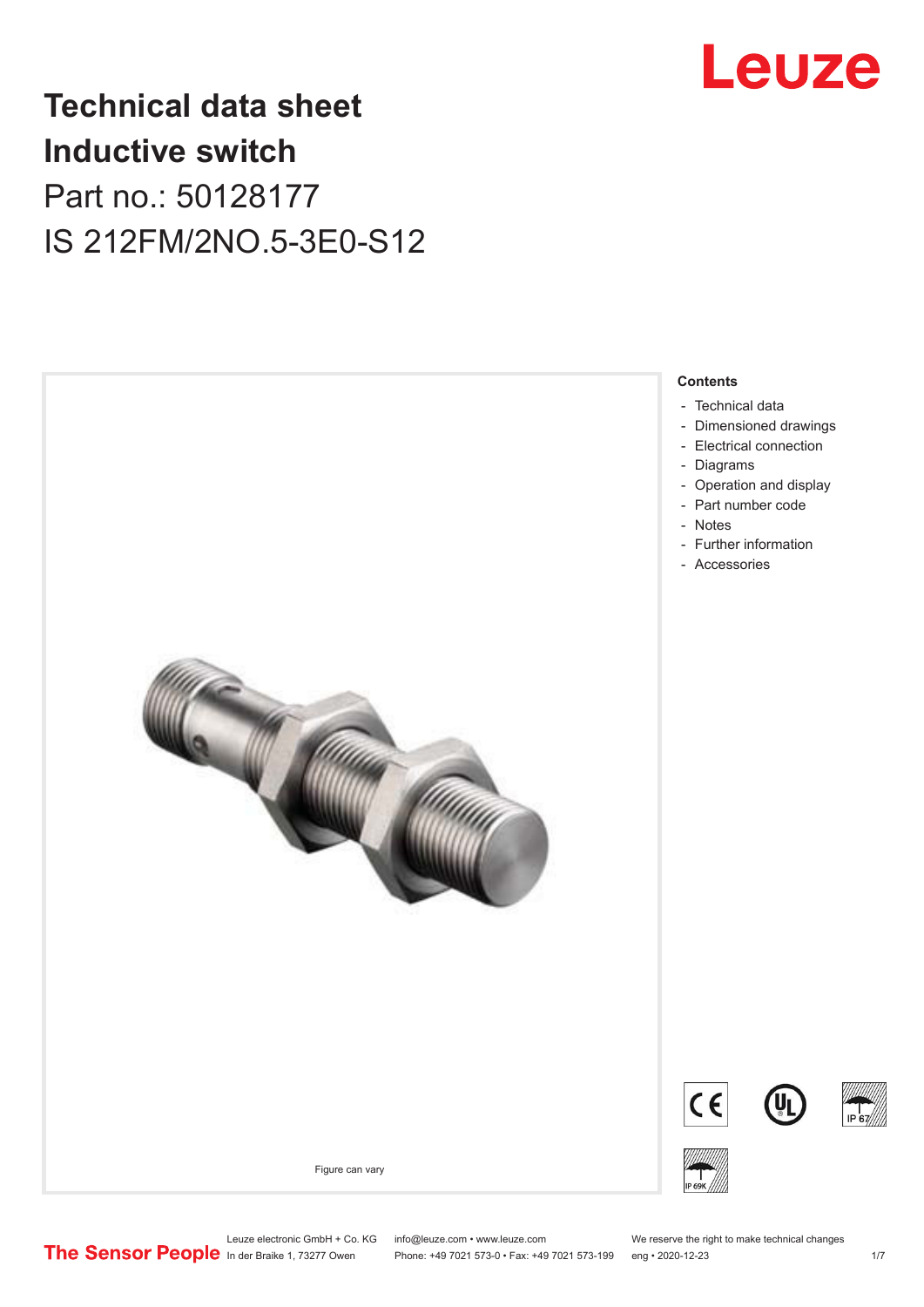### <span id="page-1-0"></span>**Technical data**

# Leuze

| <b>Basic data</b>                                                   |                                                                                          |  |  |  |
|---------------------------------------------------------------------|------------------------------------------------------------------------------------------|--|--|--|
| Series                                                              | 212                                                                                      |  |  |  |
| Typ. operating range limit S <sub>n</sub>                           | 3 mm                                                                                     |  |  |  |
| <b>Operating range S</b> <sub>a</sub>                               | $0 2.4$ mm                                                                               |  |  |  |
| <b>Special version</b>                                              |                                                                                          |  |  |  |
| <b>Special version</b>                                              | <b>Reduction factor 1</b>                                                                |  |  |  |
| <b>Electrical data</b>                                              |                                                                                          |  |  |  |
| <b>Protective circuit</b>                                           | Inductive protection                                                                     |  |  |  |
|                                                                     | Polarity reversal protection                                                             |  |  |  |
|                                                                     | Short circuit protected                                                                  |  |  |  |
|                                                                     |                                                                                          |  |  |  |
| Performance data                                                    | 10  30 V, DC                                                                             |  |  |  |
| Supply voltage U <sub>B</sub>                                       |                                                                                          |  |  |  |
| <b>Residual ripple</b>                                              | 0  20 %, From $U_{\rm B}$<br>$010$ mA                                                    |  |  |  |
| <b>Open-circuit current</b><br>Temperature drift, max. (in % of S,) | 10 %, Over the entire operating                                                          |  |  |  |
|                                                                     | temperature range                                                                        |  |  |  |
| Repeatability, max. (in % of S,)                                    | 5 %, For $U_B$ = 20  30 VDC, ambient<br>temperature $T_a = 23 \degree C \pm 5 \degree C$ |  |  |  |
| <b>Switching hysteresis</b>                                         | 15 %                                                                                     |  |  |  |
|                                                                     |                                                                                          |  |  |  |
| <b>Outputs</b>                                                      |                                                                                          |  |  |  |
| <b>Number of digital switching outputs</b> 1 Piece(s)               |                                                                                          |  |  |  |
| Switching outputs                                                   |                                                                                          |  |  |  |
| <b>Voltage type</b>                                                 | DC                                                                                       |  |  |  |
| Switching current, max.                                             | 200 mA                                                                                   |  |  |  |
| Residual current, max.                                              | 0.1 <sub>m</sub> A                                                                       |  |  |  |
| Voltage drop                                                        | $\leq$ 2 V                                                                               |  |  |  |
|                                                                     |                                                                                          |  |  |  |
| <b>Switching output 1</b>                                           |                                                                                          |  |  |  |
| <b>Switching element</b>                                            | <b>Transistor, NPN</b>                                                                   |  |  |  |
| <b>Switching principle</b>                                          | NO (normally open)                                                                       |  |  |  |
| <b>Timing</b>                                                       |                                                                                          |  |  |  |
| <b>Switching frequency</b>                                          | 100 Hz                                                                                   |  |  |  |
| <b>Readiness delay</b>                                              | 25 <sub>ms</sub>                                                                         |  |  |  |
|                                                                     |                                                                                          |  |  |  |
| <b>Connection</b>                                                   |                                                                                          |  |  |  |
| <b>Number of connections</b>                                        | 1 Piece(s)                                                                               |  |  |  |
| <b>Connection 1</b>                                                 |                                                                                          |  |  |  |
| <b>Function</b>                                                     | Signal OUT                                                                               |  |  |  |
|                                                                     | Voltage supply                                                                           |  |  |  |
| <b>Type of connection</b>                                           | Connector                                                                                |  |  |  |
| <b>Thread size</b>                                                  | M <sub>12</sub>                                                                          |  |  |  |
| <b>Type</b>                                                         | Male                                                                                     |  |  |  |
|                                                                     |                                                                                          |  |  |  |
| <b>Material</b>                                                     | Stainless steel                                                                          |  |  |  |

#### **Mechanical data**

| Design                               | Cylindrical                     |
|--------------------------------------|---------------------------------|
| <b>Thread size</b>                   | $M12 \times 1$ mm               |
| Dimension (Ø x L)                    | 12 mm x 60 mm                   |
| <b>Type of installation</b>          | Embedded                        |
| <b>Housing material</b>              | Stainless steel                 |
| <b>Stainless steel housing</b>       | V2A                             |
| Sensing face material                | Stainless steel, AISI 303       |
| Net weight                           | 25g                             |
| <b>Housing color</b>                 | Silver                          |
| <b>Type of fastening</b>             | Mounting thread                 |
|                                      | Via optional mounting device    |
| <b>Standard measuring plate</b>      | 12 x 12 mm <sup>2</sup> . Fe360 |
|                                      |                                 |
| <b>Operation and display</b>         |                                 |
| Type of display                      | LED                             |
| <b>Number of LEDs</b>                | 1 Piece(s)                      |
| <b>Environmental data</b>            |                                 |
| Ambient temperature, operation       | $-2570 °C$                      |
|                                      |                                 |
| <b>Certifications</b>                |                                 |
| Degree of protection                 | IP 68                           |
|                                      | <b>IP 69K</b>                   |
| <b>Certifications</b>                | UL                              |
| Test procedure for EMC in accordance | IEC 60255-5                     |
| with standard                        | IEC 61000-4-2                   |
|                                      | IEC 61000-4-3                   |
|                                      | IEC 61000-4-4                   |
| <b>Standards applied</b>             | IEC 60947-5-2                   |
|                                      |                                 |
| <b>Correction factors</b>            |                                 |
| <b>Aluminum</b>                      | 1                               |
| <b>Stainless steel</b>               | 0.6                             |
| Copper                               | 0.9                             |
| <b>Brass</b>                         | 1.4                             |
| Fe360 steel                          | 1                               |
|                                      |                                 |
| <b>Classification</b>                |                                 |
| <b>Customs tariff number</b>         | 85365019                        |
| eCl@ss 5.1.4                         | 27270101                        |
| eCl@ss 8.0                           | 27270101                        |
| eCl@ss 9.0                           | 27270101                        |
| eCl@ss 10.0                          | 27270101                        |
| eCl@ss 11.0                          | 27270101                        |
| <b>ETIM 5.0</b>                      | EC002714                        |
| <b>ETIM 6.0</b>                      | EC002714                        |
| <b>ETIM 7.0</b>                      | EC002714                        |

**Encoding** A-coded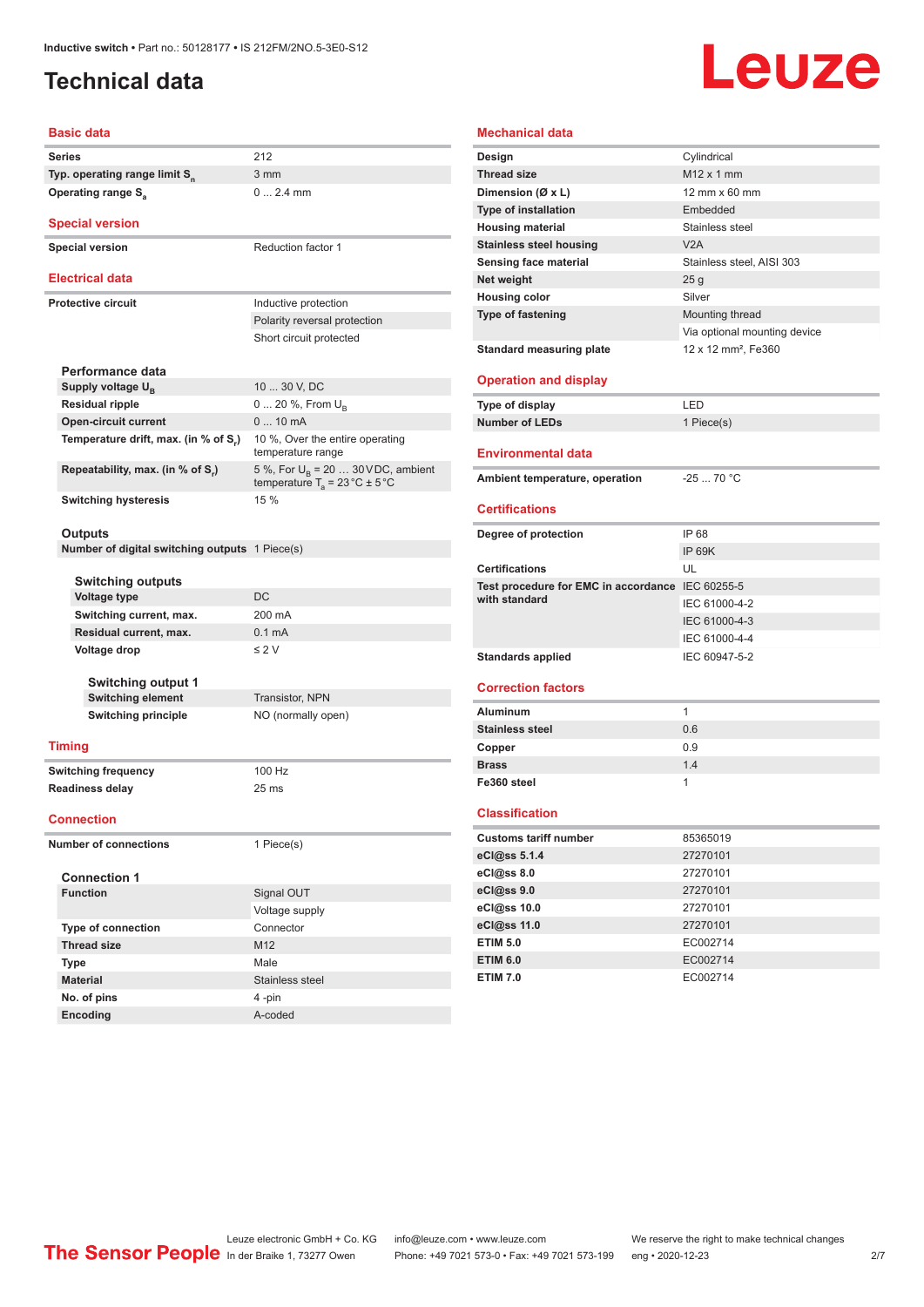<span id="page-2-0"></span>**Inductive switch •** Part no.: 50128177 **•** IS 212FM/2NO.5-3E0-S12

### **Dimensioned drawings**

All dimensions in millimeters





#### **Electrical connection**

#### **Connection 1**

| <b>Function</b>    | Signal OUT<br>Voltage supply |
|--------------------|------------------------------|
| Type of connection | Connector                    |
| <b>Thread size</b> | M12                          |
| <b>Type</b>        | Male                         |
| <b>Material</b>    | Stainless steel              |
| No. of pins        | $4$ -pin                     |
| Encoding           | A-coded                      |

#### **Pin Pin assignment**

| и               | $(1 +$          |  |
|-----------------|-----------------|--|
| $\overline{2}$  | n.c.            |  |
| $\bullet$<br>۰J | <b>GND</b>      |  |
| 4               | 511TA<br>1 ווור |  |



Leuze electronic GmbH + Co. KG info@leuze.com • www.leuze.com We reserve the right to make technical changes<br>
The Sensor People in der Braike 1, 73277 Owen Phone: +49 7021 573-0 • Fax: +49 7021 573-199 eng • 2020-12-23 Phone: +49 7021 573-0 • Fax: +49 7021 573-199 eng • 2020-12-23 3/7

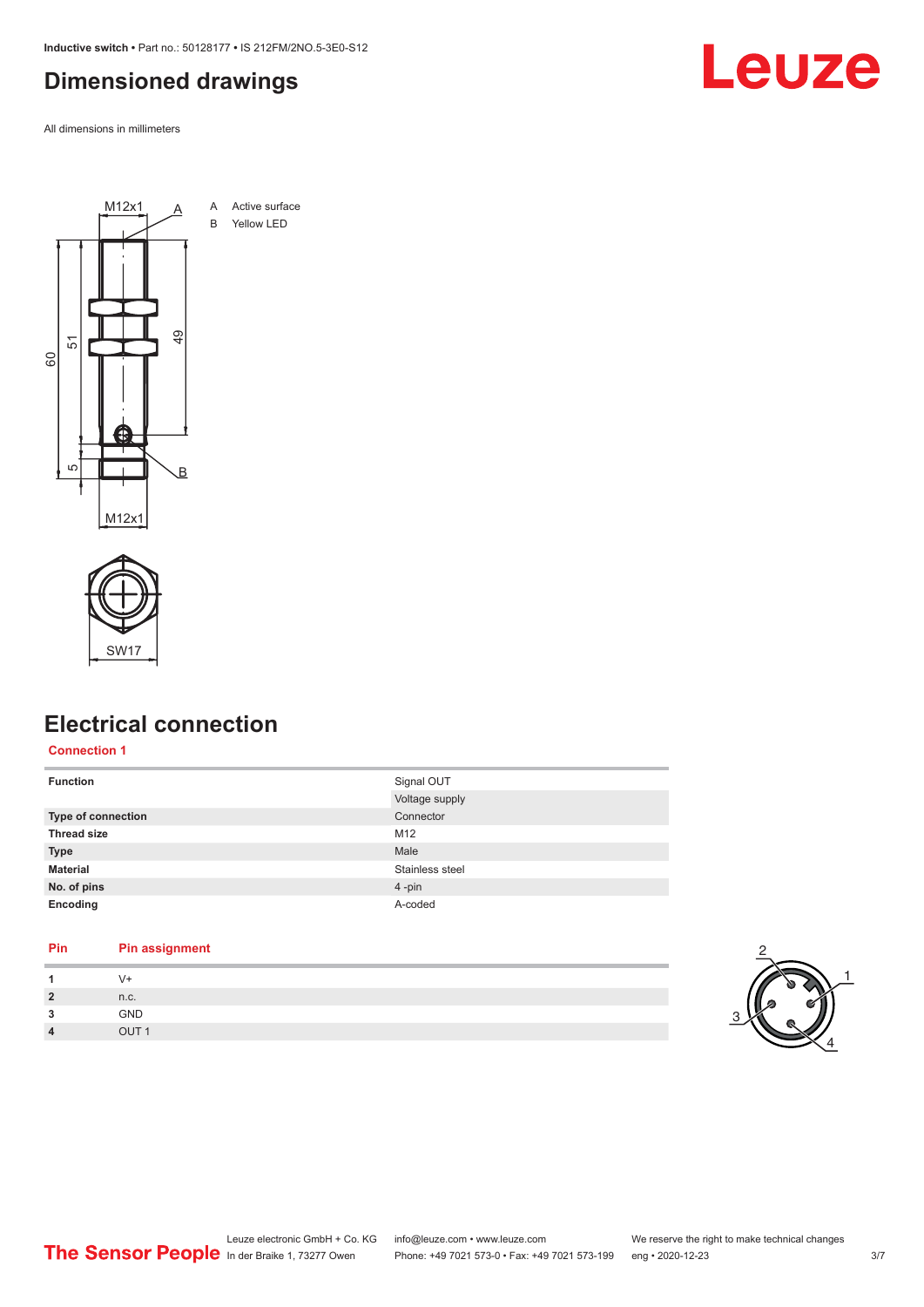#### <span id="page-3-0"></span>**Diagrams**

# Leuze

#### Embedded installation



#### Types with  $S_n = 3.0$  mm



### **Operation and display**

| <b>LED</b> | <b>Display</b>           | <b>Meaning</b>                   |
|------------|--------------------------|----------------------------------|
|            | Yellow, flashing         | No function reserve              |
|            | Yellow, continuous light | Switching output/switching state |

#### **Part number code**

Part designation: **ISX YYY ZZ/AAA.BB-CCC-DDD-DDD**

**ISX Operating principle / construction** IS: inductive switch, standard design ISS: inductive switch, short construction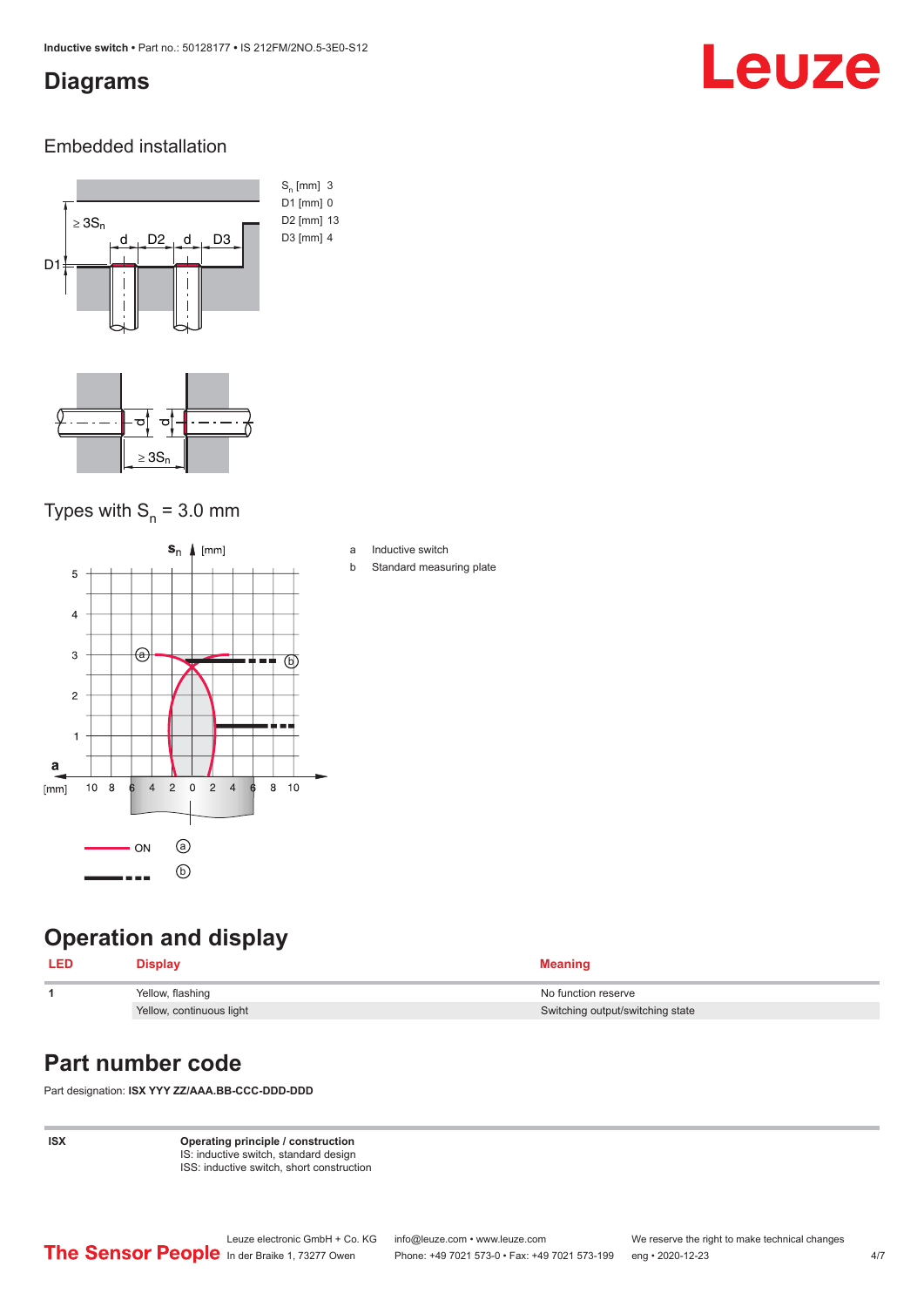#### **Part number code**

# Leuze

| <b>YYY</b> | <b>Series</b><br>203: series with Ø 3 mm<br>204: series with $\varnothing$ 4 mm<br>205; series with M5 x 0.5 external thread<br>206: series with $\varnothing$ 6.5 mm<br>208: series with M8 x 1 external thread<br>212: series with M12 x 1 external thread<br>218: series with M18 x 1 external thread<br>230: series with M30 x 1.5 external thread<br>240: series in cubic design<br>244: series in cubic design<br>255: series with 5 x 5 mm <sup>2</sup> cross section<br>288: series with 8 x 8 mm <sup>2</sup> cross section                                                                                                                                                                                                                                                                                                                                                                                                                                                                                                                                                                                                                                                                                                                                                                                                                                                                                                                                                              |
|------------|---------------------------------------------------------------------------------------------------------------------------------------------------------------------------------------------------------------------------------------------------------------------------------------------------------------------------------------------------------------------------------------------------------------------------------------------------------------------------------------------------------------------------------------------------------------------------------------------------------------------------------------------------------------------------------------------------------------------------------------------------------------------------------------------------------------------------------------------------------------------------------------------------------------------------------------------------------------------------------------------------------------------------------------------------------------------------------------------------------------------------------------------------------------------------------------------------------------------------------------------------------------------------------------------------------------------------------------------------------------------------------------------------------------------------------------------------------------------------------------------------|
| <b>ZZ</b>  | Housing / thread<br>MM: metal housing (active surface: plastic) / metric thread<br>FM: full-metal housing (active surface: stainless steel AISI 316L) / metric thread<br>MP: metal housing (active surface: plastic) / smooth (without thread)                                                                                                                                                                                                                                                                                                                                                                                                                                                                                                                                                                                                                                                                                                                                                                                                                                                                                                                                                                                                                                                                                                                                                                                                                                                    |
| <b>AAA</b> | Output current / supply<br>4NO: PNP transistor, NO contact<br>4NC: PNP transistor, NC contact<br>2NO: NPN transistor, NO contact<br>2NC: NPN transistor, NC contact<br>1NO: relay, NO contact / AC/DC<br>1NC: relay, NC contact / AC/DC<br>44: 2 PNP transistor switching outputs, antivalent (NO + NC)<br>22: 2 NPN transistor switching outputs, antivalent (NO + NC)                                                                                                                                                                                                                                                                                                                                                                                                                                                                                                                                                                                                                                                                                                                                                                                                                                                                                                                                                                                                                                                                                                                           |
| BB         | <b>Special equipment</b><br>n/a: no special equipment<br>5F: food version<br>5: housing material V2A (1.4305, AISI 303)                                                                                                                                                                                                                                                                                                                                                                                                                                                                                                                                                                                                                                                                                                                                                                                                                                                                                                                                                                                                                                                                                                                                                                                                                                                                                                                                                                           |
| <b>CCC</b> | Measurement range / type of installation<br>1E0: typ. range limit 1.0 mm / embedded installation<br>1E5: typ. range limit 1.5 mm / embedded installation<br>2E0: typ. range limit 2.0 mm / embedded installation<br>3E0: typ. range limit 3.0 mm / embedded installation<br>4E0: typ. range limit 4.0 mm / embedded installation<br>5E0: typ. range limit 5.0 mm / embedded installation<br>6E0: typ. range limit 6.0 mm / embedded installation<br>8E0: typ. range limit 8.0 mm / embedded installation<br>10E: typ. range limit 10.0 mm / embedded installation<br>12E: typ. range limit 12.0 mm / embedded installation<br>15E: typ. range limit 15.0 mm / embedded installation<br>20E: typ. range limit 20.0 mm / embedded installation<br>22E: typ. range limit 22.0 mm / embedded installation<br>2N5: typ. range limit 2.5 mm / non-embedded installation<br>4N0: typ. range limit 4.0 mm / non-embedded installation<br>8N0: typ. range limit 8.0 mm / non-embedded installation<br>10N: typ. range limit 10.0 mm / non-embedded installation<br>12N: typ. range limit 12.0 mm / non-embedded installation<br>14N: typ. range limit 14.0 mm / non-embedded installation<br>15N: typ. range limit 15.0 mm / non-embedded installation<br>20N: typ. range limit 20.0 mm / non-embedded installation<br>22N: typ. range limit 22.0 mm / non-embedded installation<br>25N: typ. range limit 25.0 mm / non-embedded installation<br>40N: typ. range limit 40.0 mm / non-embedded installation |
| <b>DDD</b> | <b>Electrical connection</b><br>n/a: cable, standard length 2000 mm<br>S12: M12 connector, 4-pin, axial<br>200-S12: cable, length 200 mm with M12 connector, 4-pin, axial<br>200-S8.3: cable, length 200 mm with M8 connector, 3-pin, axial<br>S8.3: M8 connector, 3-pin, axial<br>005-S8.3: cable, length 500 mm with M8 connector, 3-pin, axial<br>050: cable, standard length 5000 mm, 3-wire                                                                                                                                                                                                                                                                                                                                                                                                                                                                                                                                                                                                                                                                                                                                                                                                                                                                                                                                                                                                                                                                                                  |
|            | <b>Note</b>                                                                                                                                                                                                                                                                                                                                                                                                                                                                                                                                                                                                                                                                                                                                                                                                                                                                                                                                                                                                                                                                                                                                                                                                                                                                                                                                                                                                                                                                                       |
|            | $\&$ A list with all available device types can be found on the Leuze website at www.leuze.com.                                                                                                                                                                                                                                                                                                                                                                                                                                                                                                                                                                                                                                                                                                                                                                                                                                                                                                                                                                                                                                                                                                                                                                                                                                                                                                                                                                                                   |



Leuze electronic GmbH + Co. KG info@leuze.com • www.leuze.com We reserve the right to make technical changes In der Braike 1, 73277 Owen Phone: +49 7021 573-0 • Fax: +49 7021 573-199 eng • 2020-12-23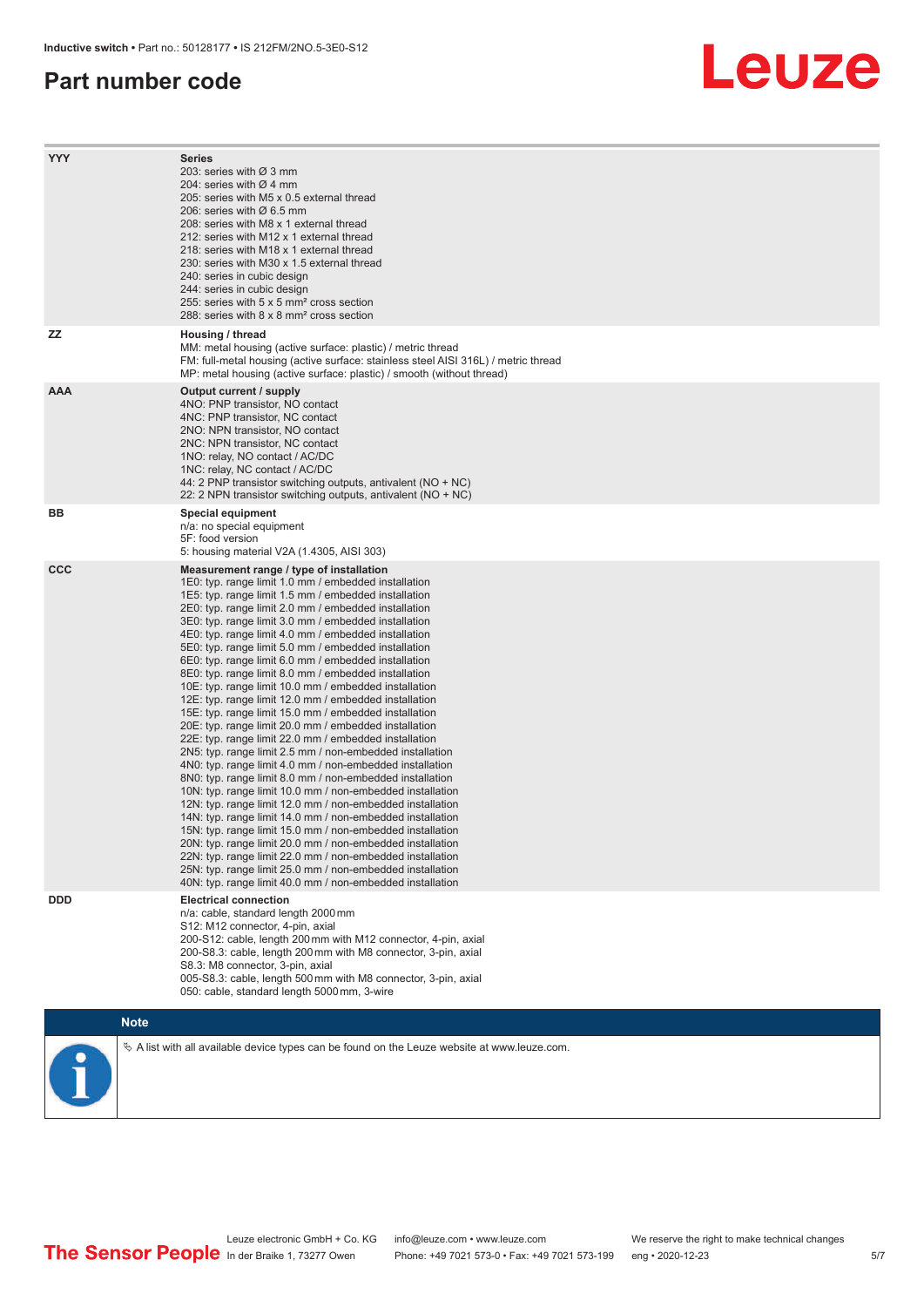#### <span id="page-5-0"></span>**Notes**

|  | Observe intended use! |  |
|--|-----------------------|--|
|--|-----------------------|--|

 $\%$  This product is not a safety sensor and is not intended as personnel protection.

 $\%$  The product may only be put into operation by competent persons.

 $\%$  Only use the product in accordance with its intended use.

|  | <b>For UL applications:</b>                                                                                                                                                       |
|--|-----------------------------------------------------------------------------------------------------------------------------------------------------------------------------------|
|  | $\%$ For UL applications, use is only permitted in Class 2 circuits in accordance with the NEC (National Electric Code).                                                          |
|  | V These proximity switches shall be used with UL Listed Cable assemblies rated 30V, 0.5A min, in the field installation, or equivalent (categories: CYJV/<br>CYJV7 or PVVA/PVVA7) |

### **Further information**

#### **Accessories**

## Connection technology - Connection cables

|  | Part no. | <b>Designation</b>     | <b>Article</b>   | <b>Description</b>                                                                                                                                         |
|--|----------|------------------------|------------------|------------------------------------------------------------------------------------------------------------------------------------------------------------|
|  | 50130654 | KD U-M12-4A-P1-<br>020 | Connection cable | Connection 1: Connector, M12, Axial, Female, A-coded, 4-pin<br>Connection 2: Open end<br>Shielded: No<br>Cable length: 2,000 mm<br>Sheathing material: PUR |
|  | 50130657 | KD U-M12-4A-P1-<br>050 | Connection cable | Connection 1: Connector, M12, Axial, Female, A-coded, 4-pin<br>Connection 2: Open end<br>Shielded: No<br>Cable length: 5,000 mm<br>Sheathing material: PUR |
|  | 50130652 | KD U-M12-4A-V1-<br>050 | Connection cable | Connection 1: Connector, M12, Axial, Female, A-coded, 4-pin<br>Connection 2: Open end<br>Shielded: No<br>Cable length: 5,000 mm<br>Sheathing material: PVC |

**Leuze**